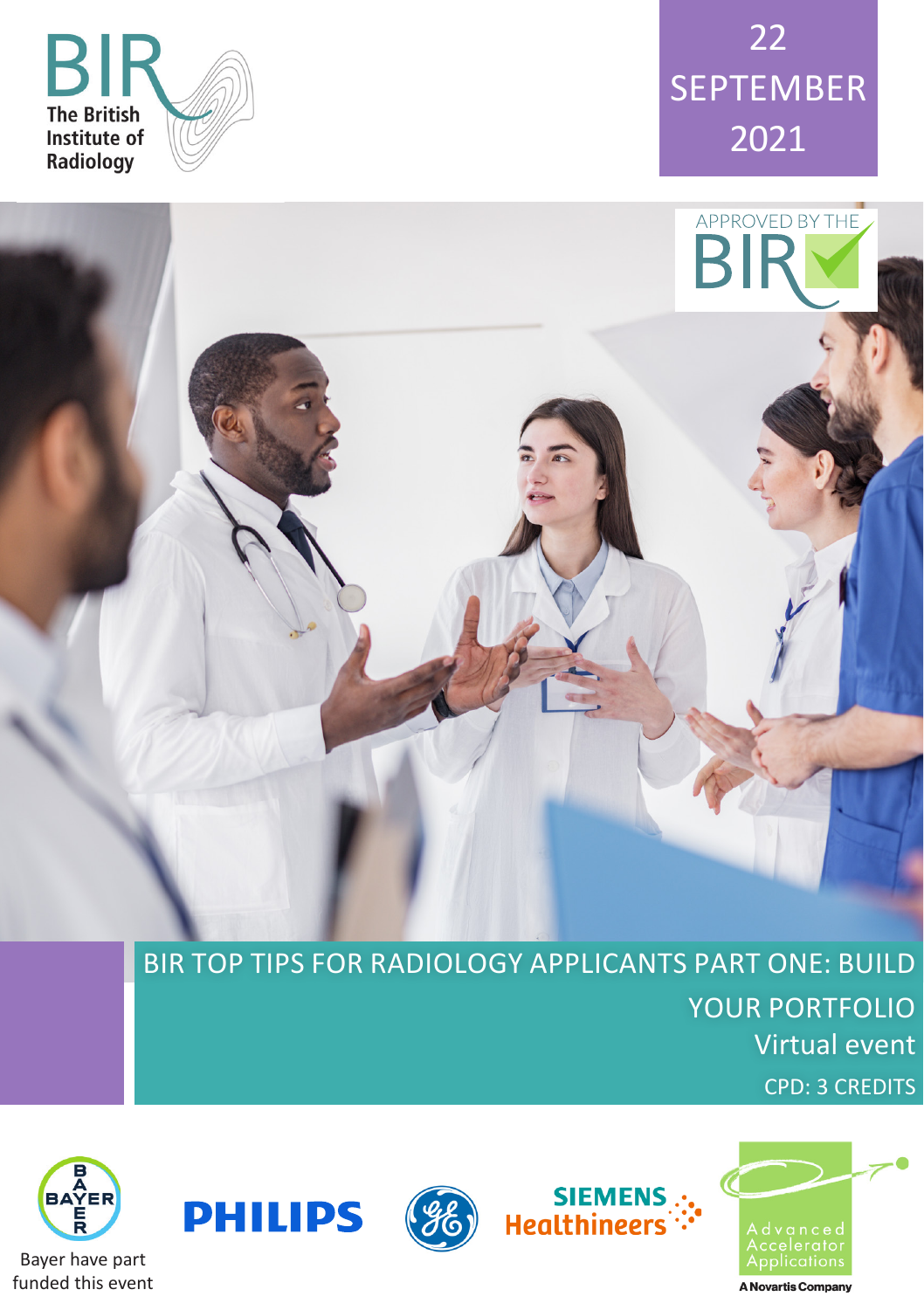#### BIR TOP TIPS FOR RADIOLOGY APPLICANTS PART ONE: BUILD YOUR PORTFOLIO Virtual event CPD: 3 CREDITS

This virtual event series consists of exciting lectures on key radiology interview topics delivered by highly esteemed radiology consultants with the opportunity to ask questions during a live Q&A. This year we have also included lectures on Radiology research and audit with valuable tips on how to build a portfolio that will stand out. We will also have interactive workshops with trainees on the application process and how to choose a training scheme. This is a high yield event for anyone interested in applying to radiology.

Part one: Build your portfolio 22 September 2021 9:30 – 12:15

Listen to an audit lead explain how to design a great audit and hear about valuable tips on how to get published and what counts as research on your radiology portfolio. Get the ultimate guide on how to ace the MSRA and making your portfolio stand out with in depth look at essential components from previous successful applicants with plenty of opportunity for your questions.

## Part Two: 15th December 2021

Listen to highly esteemed consultants speak on important interview topics followed by live Q and A sessions. Get insight into the various training schemes through an interactive workshop with trainees from around the country.

\*When you register for part one, you will receive 50% off part two!

## Join us

Join the BIR today to benefit from reduced delegate rates for our events.

For membership information visit: www.bir.org.uk/join-us

*This course provides 3 CPD credits in accordance with the CPD Scheme of the Royal College of Radiologists*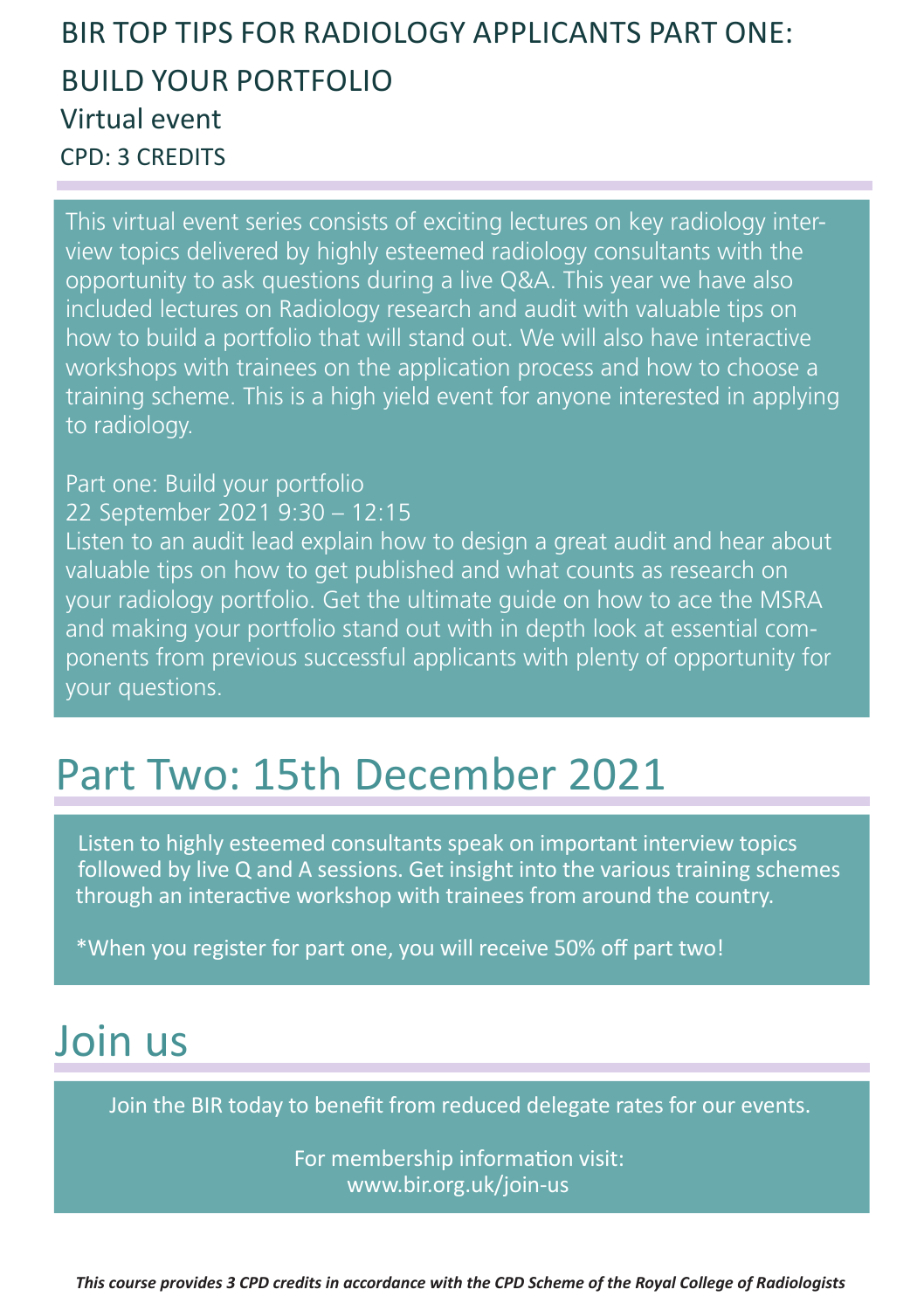22 SEPTEMBER 2021

# Programme Organisers

Dr Dulakshi Kanakaratne, Speciality Trainee in Clinical Radiology, Leeds Teaching Hospitals NHS Trust

Dr Saif Sait, Speciality Trainee in Clinical Radiology, King's College Hospital NHS Foundation Trust

Dr Meghavi Mashar, Speciality Trainee in Clinical Radiology, University College London Hospitals NHS Foundation Trust

Dr Cherry Sit, Speciality Trainee in Clinical Radiology, Guy's and St Thomas' NHS Foundation Trust

| 09:30          | <b>Welcome and introduction</b>                                                                                                                                                                                       | 11:20          | Trainees' roundtable -<br>session 2: How to make your                                                                                                                                                                                                                                                                                                                     |
|----------------|-----------------------------------------------------------------------------------------------------------------------------------------------------------------------------------------------------------------------|----------------|---------------------------------------------------------------------------------------------------------------------------------------------------------------------------------------------------------------------------------------------------------------------------------------------------------------------------------------------------------------------------|
| 09:40          | <b>Radiology audit</b><br>Dr Mona Sriharan,<br>Consultant Radiologist,<br>Kings College Hospital NHS<br><b>Foundation Trust</b>                                                                                       |                | portfolio standout<br>Management and<br>leadership<br>Organising teaching<br>$\bullet$<br>Proving commitment to<br>$\bullet$<br>specialty                                                                                                                                                                                                                                 |
| 10:10          | Q&A                                                                                                                                                                                                                   |                | Making the best out of<br>$\bullet$<br>your taster week                                                                                                                                                                                                                                                                                                                   |
| 10:20<br>10:50 | <b>Radiology research</b><br>Dr Timothy Yusuf,<br>Consultant Radiologist,<br>Kings College Hospital NHS<br><b>Foundation Trust</b><br>Q&A                                                                             |                | Dr Tiru Sivashankar - Kings<br><b>College Hospital NHS</b><br>Foundation Trust; Dr Afsara<br>Ahmmed - Manchester<br>University NHS Foundation<br>Trust; Dr Sabeeh Syed<br>- Guy's and St Thomas'<br>NHS Foundation Trust; Dr<br>Katherine Harries - Chelsea<br>and Westminster Hospital<br><b>NHS Foundation Trust</b><br><b>Closing remarks</b><br><b>Close of event</b> |
| 11:00          | Trainees' roundtable -<br>session 1: The revised<br>application process, MSRA,<br>tackling ethics<br>Dr Tiru Sivashankar - Kings<br><b>College Hospital NHS</b><br>Foundation Trust; Dr Afsara<br>Ahmmed - Manchester | 12:00<br>12:15 |                                                                                                                                                                                                                                                                                                                                                                           |
|                | University NHS Foundation<br>Trust; Dr Sabeeh Syed<br>- Guy's and St Thomas'<br>NHS Foundation Trust; Dr<br>Katherine Harries - Chelsea<br>and Westminster Hospital<br><b>NHS Foundation Trust</b>                    |                |                                                                                                                                                                                                                                                                                                                                                                           |